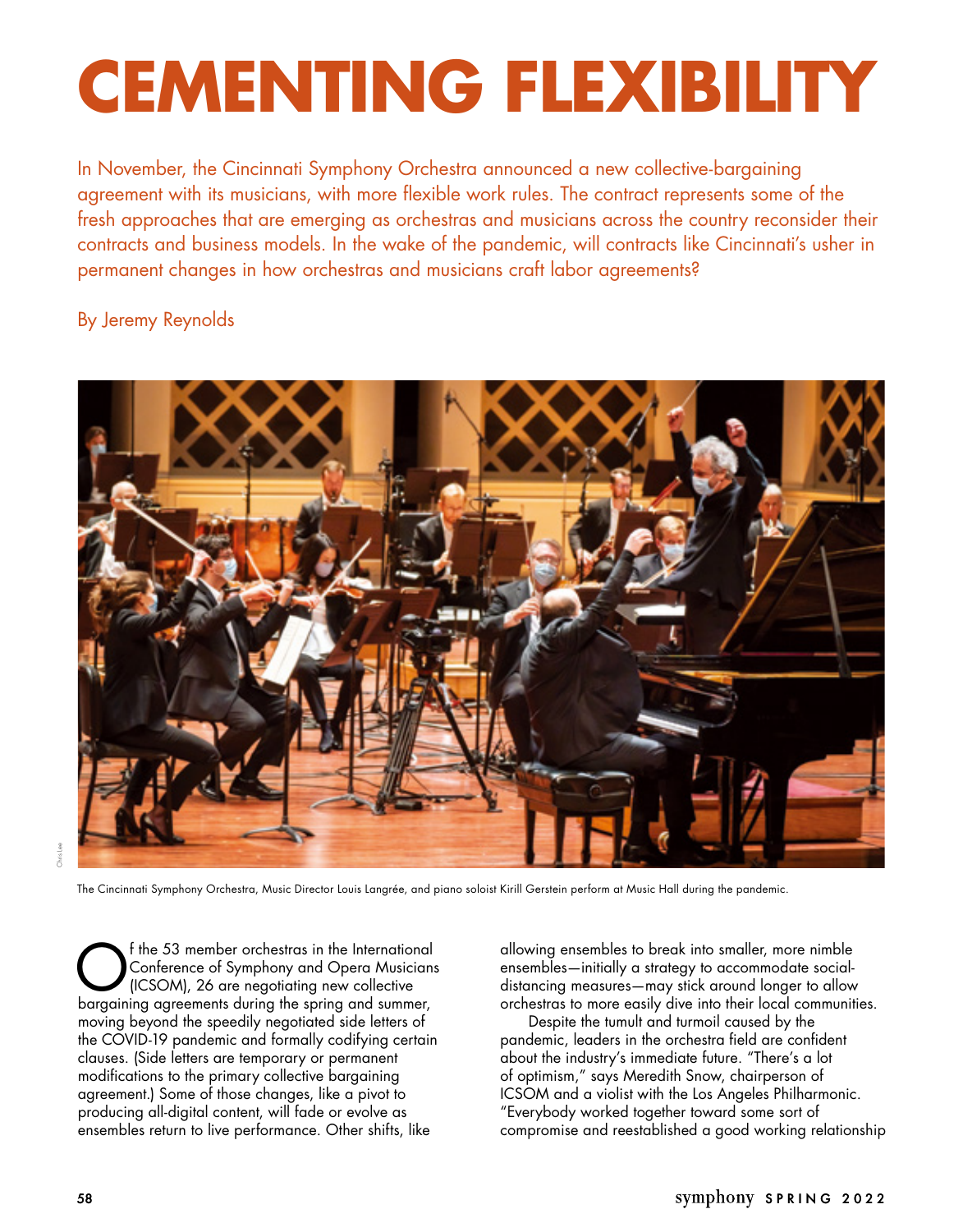and forged some trust through mutual sacrifice. That is going to bode well for all."

The fruits of that working relationship are clear at the Cincinnati Symphony Orchestra, which kept the music alive during the pandemic through commissioning projects, small-ensemble performances, and digital content. In November, the orchestra announced a landmark, three-year contract that restored musician pay to pre-pandemic levels, with plans for modest raises and additional compensation for serving in community-focused ensembles. The new contract also redefines the way musicians' time is structured on a weekly basis and enshrines a diversity task force launched during the pandemic.

The Cincinnati Symphony is not the only orchestra to announce a new, wide-ranging musicians' contract. In recent months, orchestras large and small have announced agreements that establish new work rules, or offer more flexibility with community engagement and educational events, or restore salaries, or make room for digital and online media. A few contracts were even signed before the deadlines.

CSO President and CEO Jonathan Martin credits the orchestra's ingrained culture of collaboration for the success of recent negotiations. "The pandemic compressed what was probably going to happen anyway, from a 10- to 15 year timeframe to a two- to three-year



In Cincinnati, "Everybody worked together toward some sort of compromise and reestablished a good working relationship and forged some trust through mutual sacrifice," says **Meredith Snow,** chair of International Conference of Symphony and Opera Musicians. "That is going to bode well for all."

timeframe," he says. "Orchestras are supertankers that can take years to turn around. This contract improves our ability to do that faster." This departure from traditional contracts is progressive but not revolutionary, as many of the changes emerged directly from the orchestra's one-year agreement during COVID-19 or from work rules relating to the orchestra's status as the resident orchestra at Cincinnati Opera. Snow agrees that the CSO's collaborative culture likely allowed for greater flexibility and says



CSO President and CEO **Jonathan Martin** credits the orchestra's ingrained culture of collaboration for the success of recent negotiations. "The pandemic compressed what was probably going to happen anyway, from a 10- to 15-year timeframe to a two- to three-year timeframe," he says.

that Cincinnati's contract could be a helpful blueprint for orchestras moving into the next phase of their business models. "What Colorado needs is not the same thing that Houston needs," she says. "I don't know what negotiations are going to look like in the spring, but we have to serve our communities better than in the past. And if that takes this kind of flexibility, then that's where we gotta go."

To get into the details of the new contract in Cincinnati, two of the agreement's architects—Paul Frankenfeld, a violist with the Cincinnati Symphony Orchestra and the president of the American Federation of Musicians Local 1, and Robert McGrath, the CSO's chief operating officer—discussed the longstanding, collaborative relationship between musicians and management and board that they believe was essential to creating such new agreements. Below is a transcript of that conversation, edited for length and clarity.

PAUL FRANKENFELD: Some musicians refer to flexibility as the management "F" word because it's been used in a really abusive fashion in acrimonious contract disputes.

ROBERT McGRATH: I used that word enough at the negotiating table that



Cincinnati Symphony Orchestra and Music Director Louis Langrée perform at Music Hall, October 2021.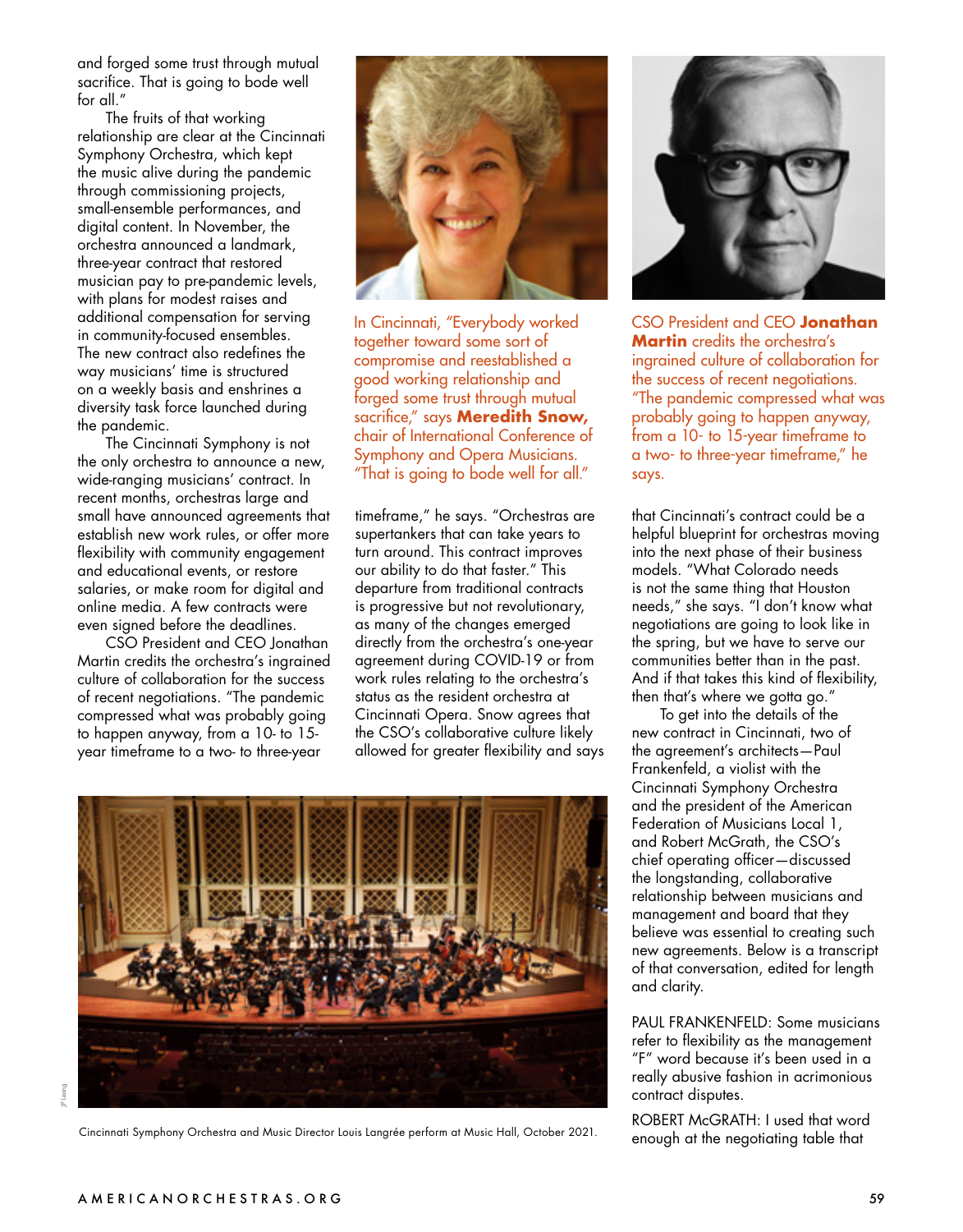

"We were absolutely committed to financial restoration for the musicians and the staff," says **Robert McGrath**, the CSO's chief operating officer. "The next priority was preserving the flexibility borne out of necessity during the pandemic season, making sure that we were leveraging the full skills of the orchestra to serve the community."

I was gifted a coffee mug by one of the retiring members of the players' committee that said, "flexible AF."

FRANKENFELD: My mug said "eloquent AF."

McGRATH: Going back a bit, we began collective bargaining in the last week of February 2020 for a new long-term agreement. When we shut down in March, we delayed our discussions to August 2020 and agreed to a one-year temporary contract, with the goals of the board, the staff, the musicians, the artistic leadership, quickly aligning around a desire to make sure that we could return to performing as fast as possible, whether that was getting the whole orchestra back onstage or in smaller groups or as individuals.

FRANKENFELD: During those discussions, we laid a lot of the groundwork for the current agreement. The orchestra had an emergency fund, and we were paid our full salaries until September 2020. Going into the one-year agreement, the organization took an across-the-board 10 percent salary reduction, and everybody was anxious to get back to work in any way that we could. We looked at many of the contractual provisions



**Paul Frankenfeld**, a violist with the Cincinnati Symphony Orchestra and the president of the American Federation of Musicians Local 1, says, "There really was not much resistance to the changes. There are concerts planned for next year that have us playing six 45-minute performances in a week, and that wouldn't have been possible under our old agreement."

that we had already from our time in the summers—where we subcontract for the Cincinnati Opera—and started applying them. That helped tremendously when we rolled up our sleeves and hammered out a true new master contract.

McGRATH: Paul, correct me if I'm wrong, but there seemed to be equally quick alignment around the priorities for the new three-year contract as well.

FRANKENFELD: Absolutely. It's important to realize that we have worked to have a truly collaborative arrangement and relationship between board and management and players and union. That's gone on for years.

McGRATH: First, we were absolutely committed to financial restoration for the musicians and the staff. The next priority was preserving the flexibility borne out of necessity during the pandemic season, making sure that we were leveraging the full skills of the orchestra to serve the community as robustly as possible. The two main areas of that flexibility are the way the workweek itself is scheduled for the orchestra and the other is the number of ways in which musicians can be assigned to smaller groups of nonconducted ensembles.

Within the workweek, traditionally, you have eight services a week of two-and-a-half hours each. Now, we have 20 hours available and up to 10 work calls and up to three services a day that we can structure however we need. That's the big picture.

FRANKENFELD: There really was not much resistance to the changes, though we did agree to set stop times as new guardrails. There are concerts planned for next year that have us playing six 45-minute performances in a week, and that wouldn't have been possible under our old agreement.

McGRATH: The other big change is how the orchestra can be assigned into different groups. For decades we've had musicians perform for education programs and in the community on a volunteer basis in exchange for some modest compensation or time off. Now, we're seeking to find groups of musicians that would form at the beginning of the season and then work with our learning department and community engagement department to curate thoughtful programs throughout the year. Who's going to invest time and effort into something that they're just performing once? So that is now in exchange for some additional time off as incentivization. But we need to be thoughtful about that programming, and to have a group of people that's invested in time and commitment over the course of the season.

Musicians can also sign up for the sorts of things that come up in any given workweek that otherwise could only be accomplished through volunteer capacities, now for additional time off. For instance, we did a performance for Martin Luther King, Jr. Day at the National Underground Railroad Freedom Center that involved a string quartet of musicians who opted into the program to be assigned. They performed this during a week where we didn't have all 90 members of the orchestra performing on stage.

FRANKENFELD: We were very, very insistent that the programs weren't compulsory. There hasn't been a tremendous amount of enthusiasm so far to sign up for assigned ensembles,